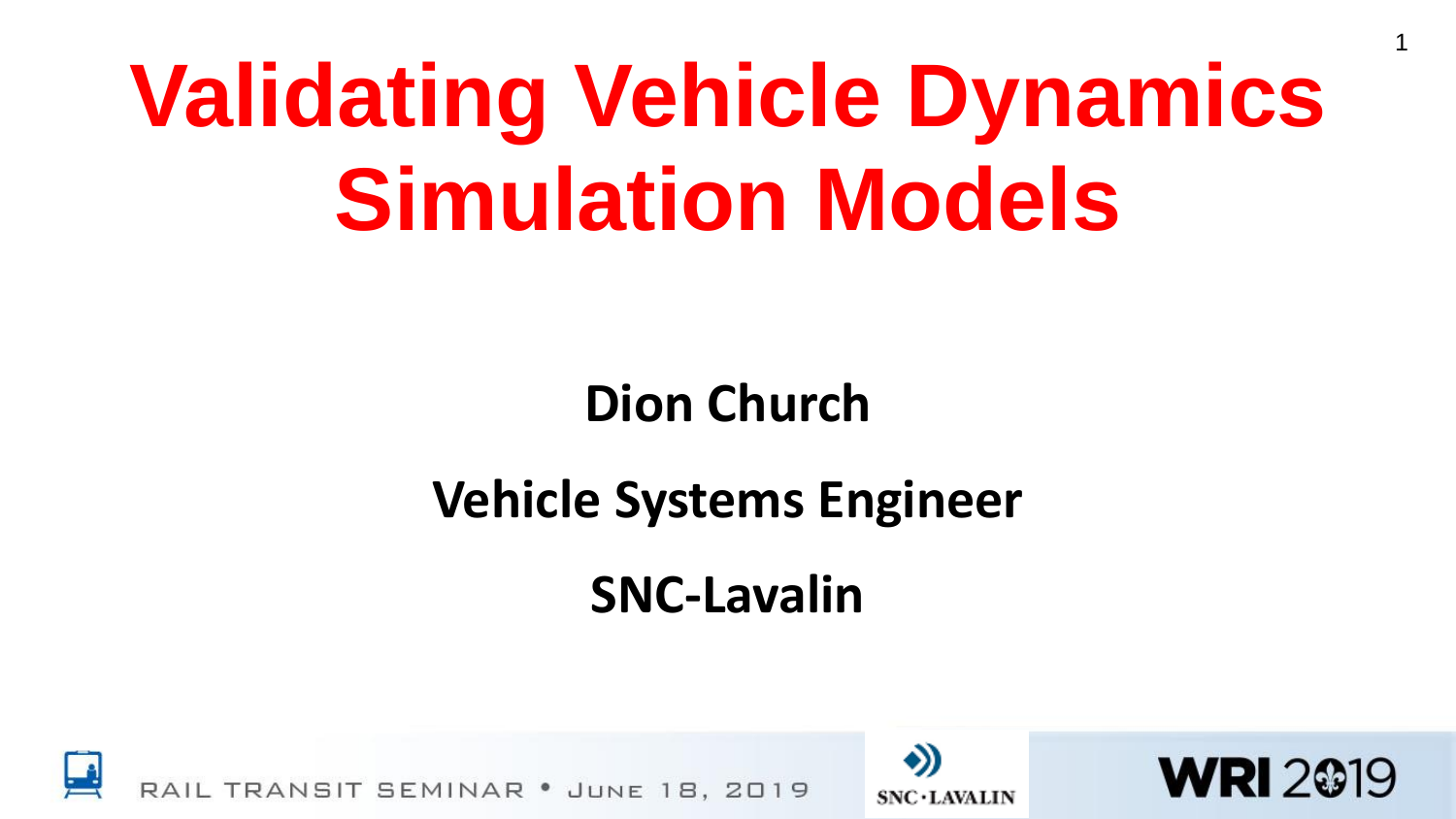

- **1. Objective**
- **2. Introduction to dynamics simulation and validation**
- **3. Validation fundamentals:**
	- **Vehicle testing**
	- **Model matching sequence**
	- **When is a model "validated"?**
- **4. Conclusions**







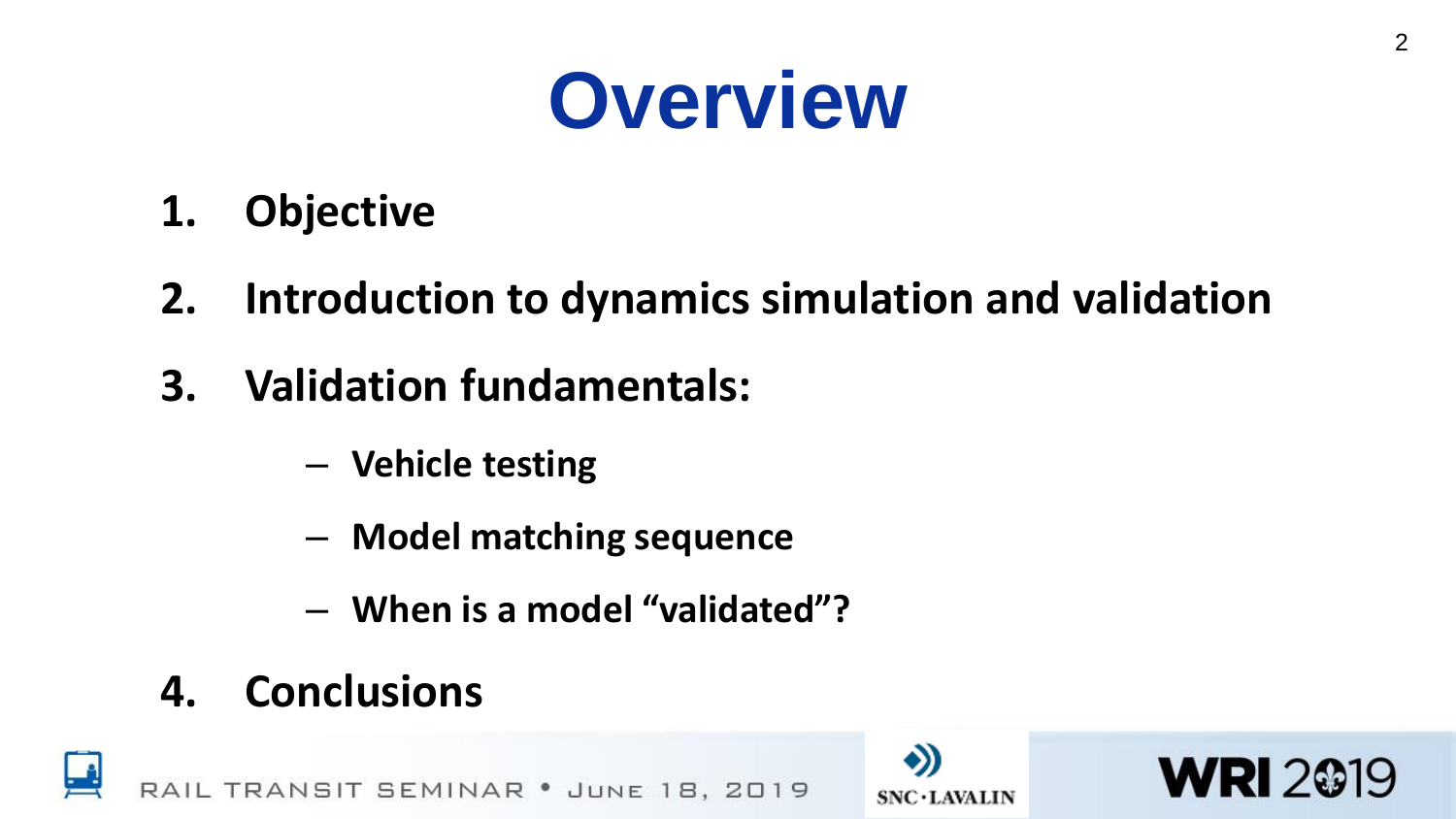

**Present a structured process to guide model validation task**

**Principles applicable to all types of rail vehicle:**

- **Passenger (heavy rail, light rail, streetcar, transit... )**
- **Freight**
- **Locomotive**
- **Maintenance Of Way**





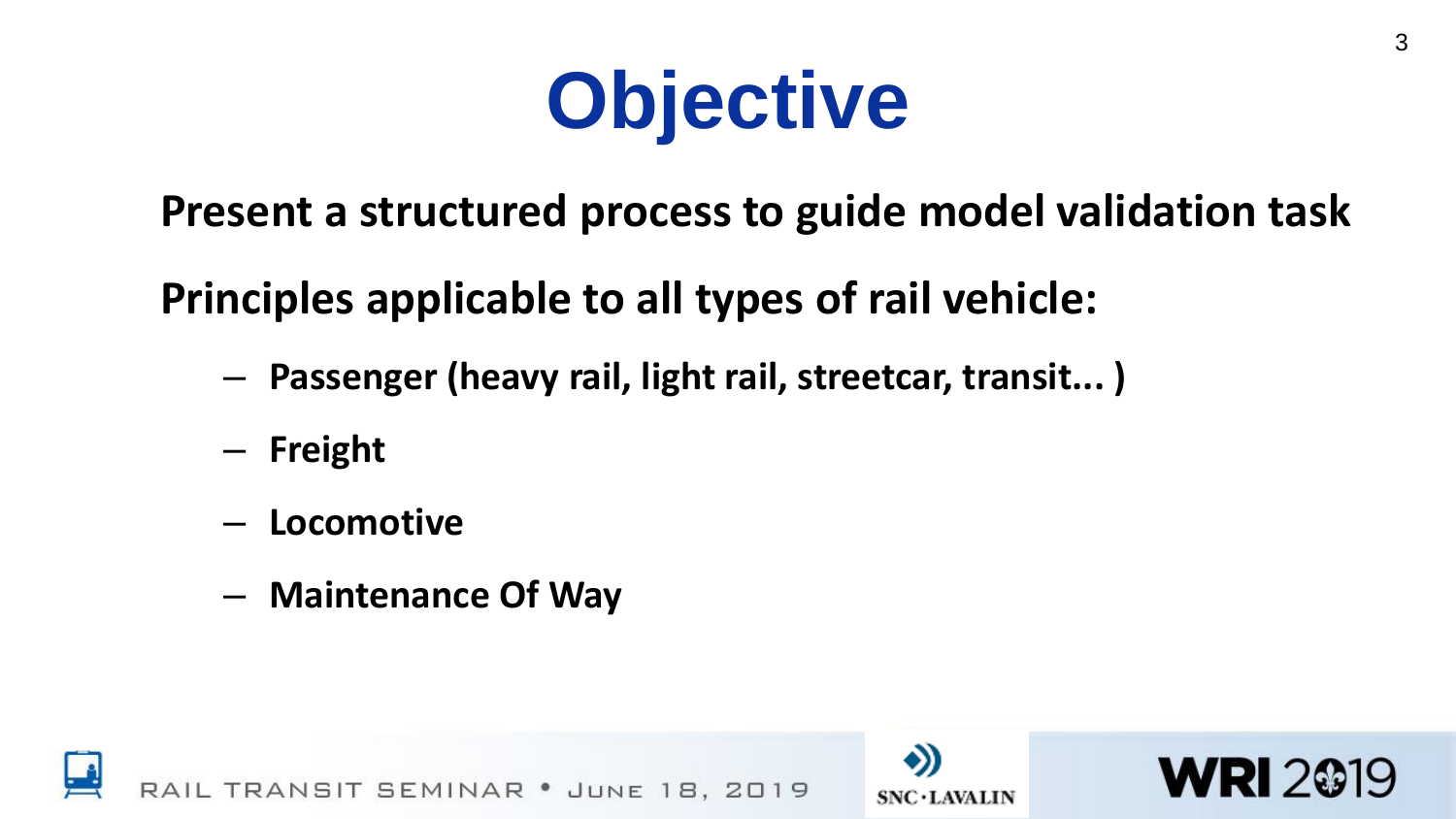### **Vehicle Dynamics Simulation**





**vehicle model + wheel-rail contact + track**



**Insert logo here in Master slide**



**= outputs**



RAIL TRANSIT SEMINAR . JUNE 18, 2019

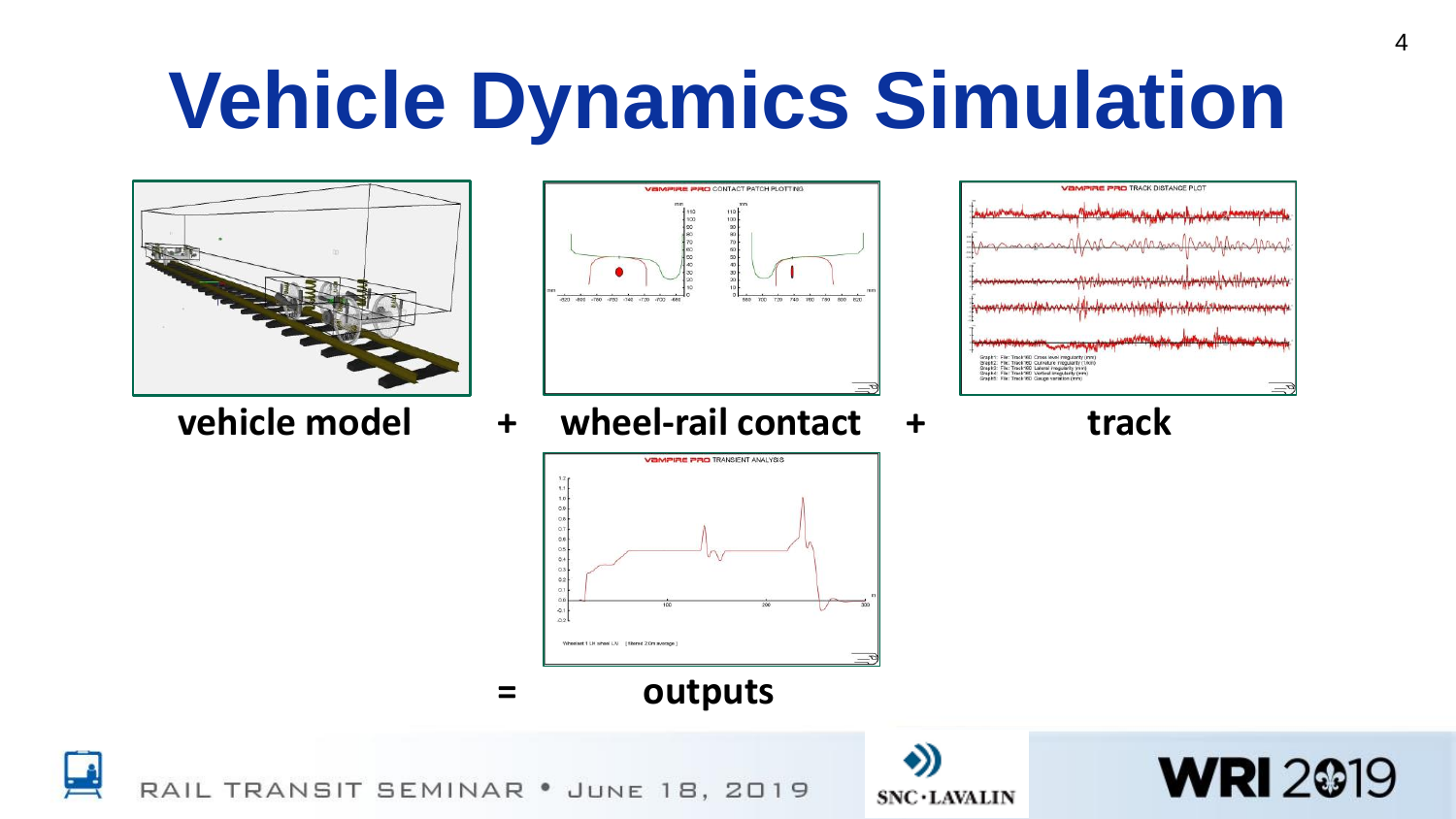### **Simulation Software**

- **Multibody simulation software for rail vehicle applications**
- **Detailed representation of wheel-rail contact mechanics**
- **Examples: • NUCARS**
	- **• SIMPACK**
	- **• VAMPIRE**



**Insert logo here in Master slide**

**• UNIVERSAL MECHANISM**



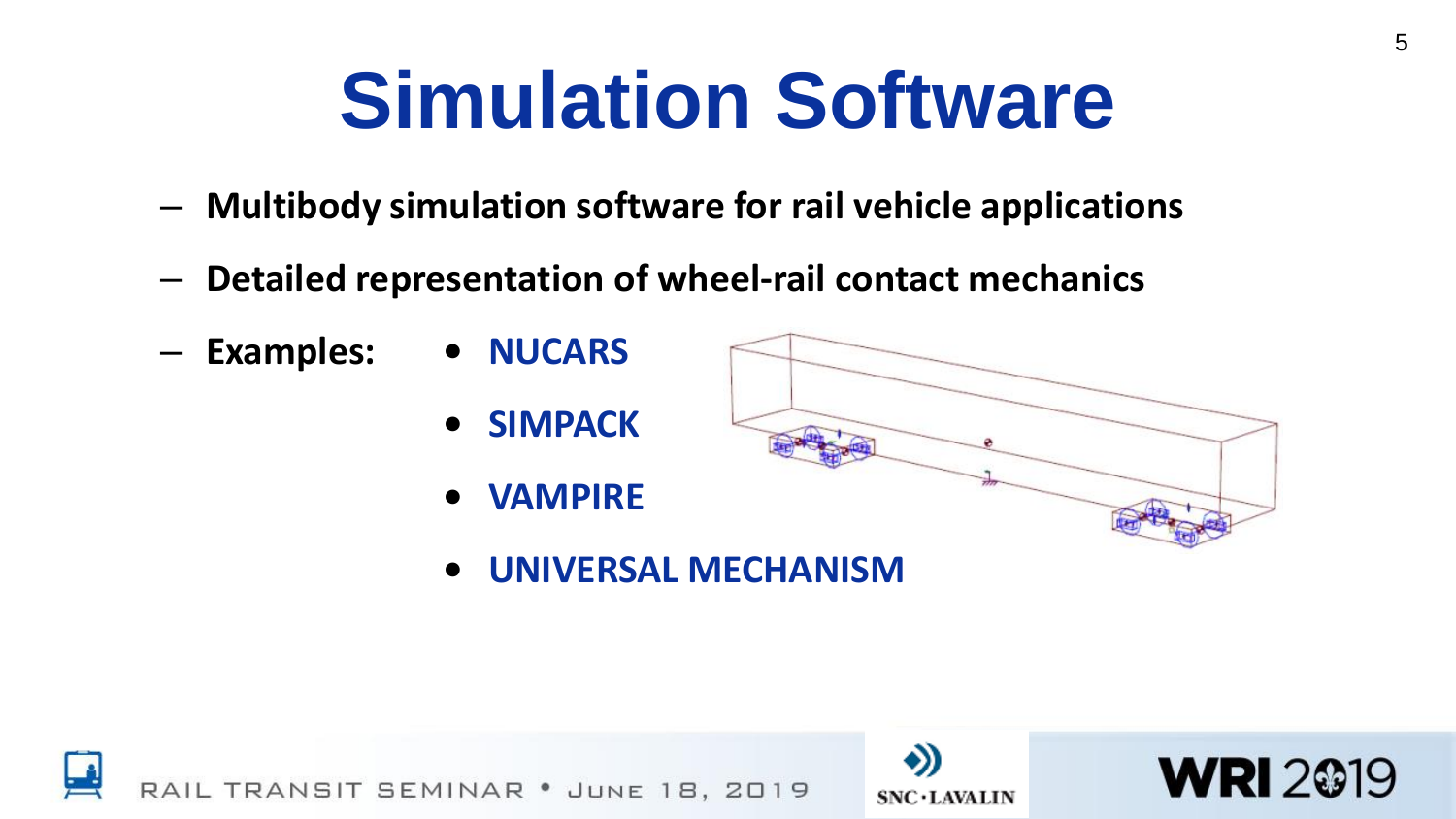# **Why Simulation?**

- **Aid design of new vehicles / modifications**
- **Vehicle qualification (where required / permitted as complement to physical testing)**
- **Trouble-shoot in-service performance issues**

JUNE

- **Explore changes to vehicle operation, e.g. increased speed or cant deficiency, change of deployment**
- **Studies to inform track design / maintenance / asset management**
- **Derailment investigations, etc.**

**SIT SEMINAR .** 





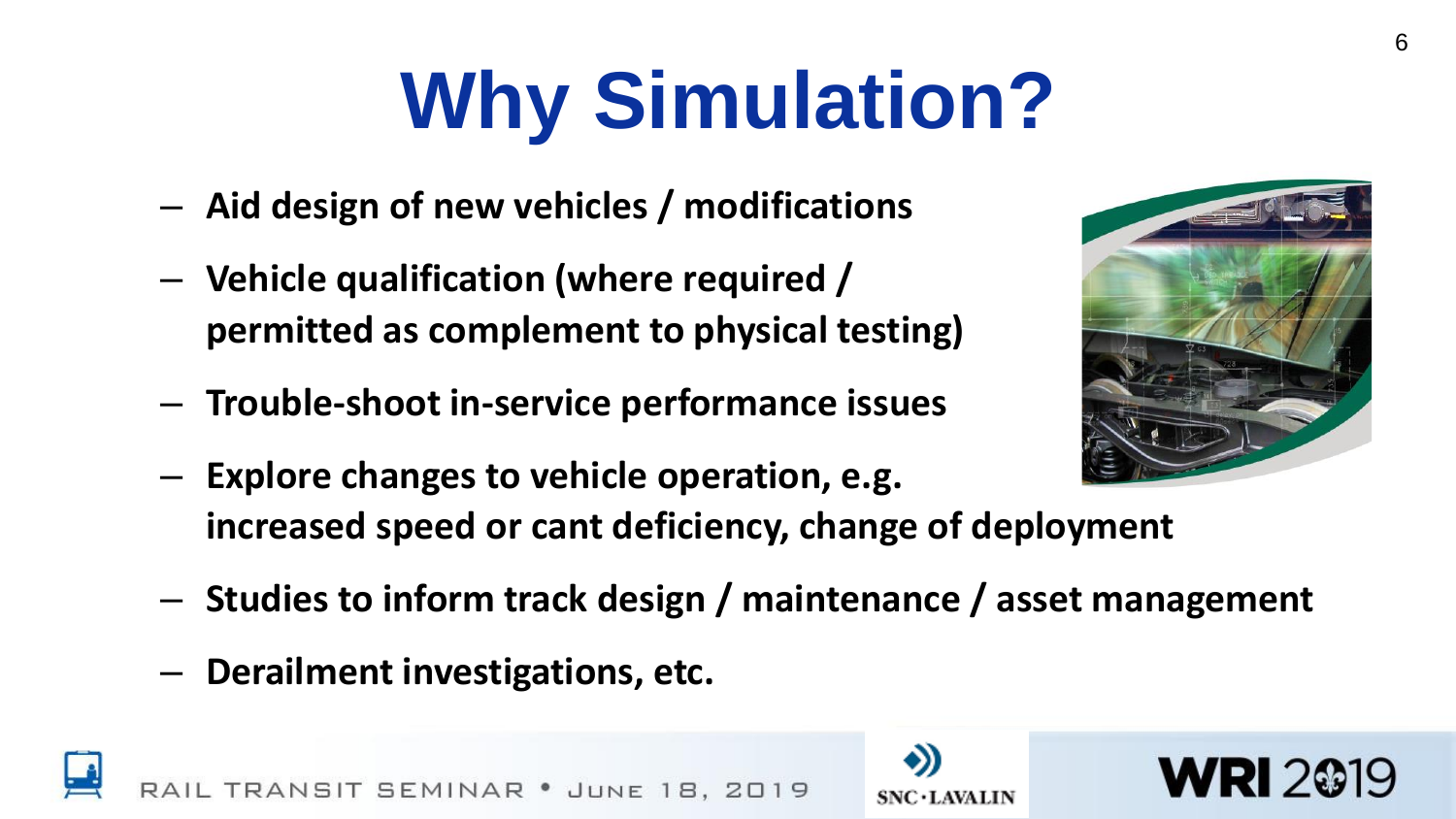### **Vehicle Model**



AУc  $\rightarrow$   $\rightarrow$   $\circ$  $2<sub>b</sub>$ 

- **Typically 100+ parameters (geometry, inertias, suspension data…)**
- **Model variants (as required):**
	- **Tare and laden conditions**
	- **Inflated and deflated air springs (if fitted)**
	- **Static and dynamic stiffnesses (rubber)**
	- **New and worn components**



NSIT SEMINAR · JUNE 8.2019



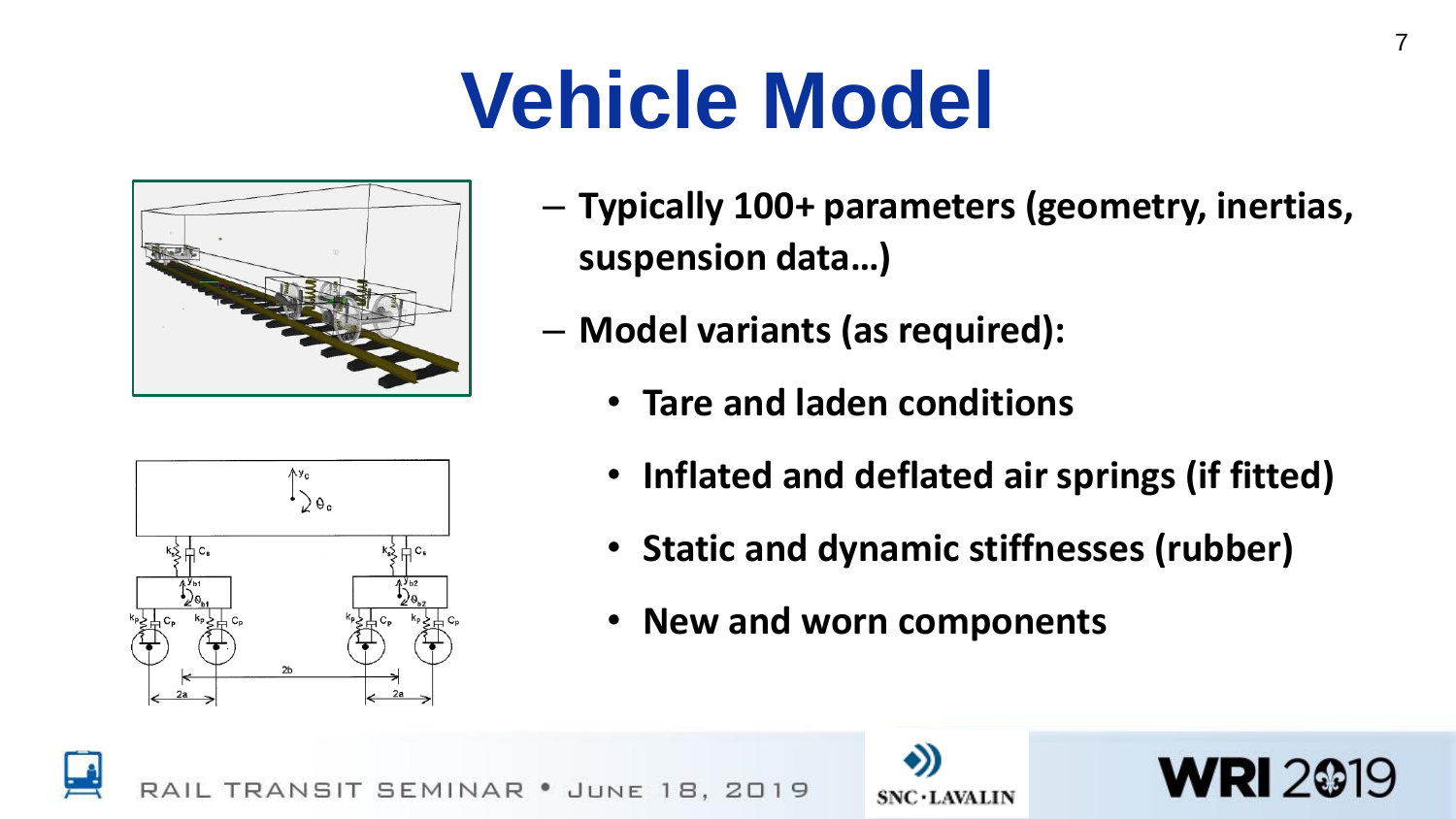# **Why Validation?**

- **Design-stage vehicle model typically contains uncertainties:**
	- **• Inertias • Center of gravity position(s)**
	- **• Parasitic stiffnesses • All design values**
- **This raises the question of whether the design-stage simulation model reliably represents the behavior of the as-built vehicle**
- **Validation necessary when simulation results are to be relied upon**
- **Model validated for intended use (type of analysis, input range)**
- **Enables assessment where direct test/measurement is impractical**



**SEMINAR • JUNE 18, 2019** 



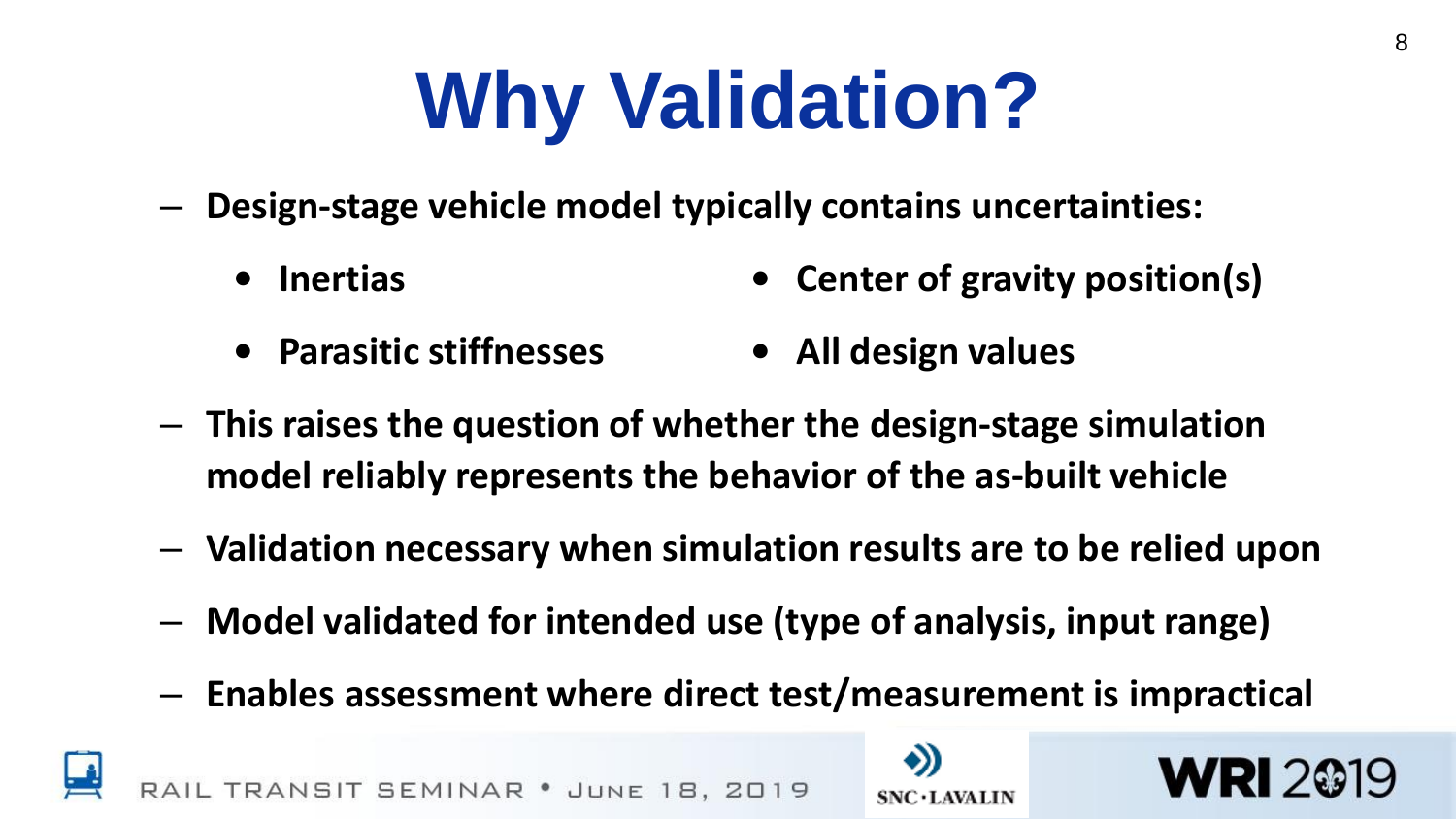### **Basis Of Validation**

- **Software should be validated by its supplier (and report available)**
- **Simulate actual physical tests carried out on test vehicle**
- **Compare predicted vs. measured results, fine-tune vehicle model parameters as required ("model matching")**
- **Iterative process**
- **Challenge to match to each test without spoiling match to others!**

**Insert logo here in Master slide**

**SNC·LAVALIN** 



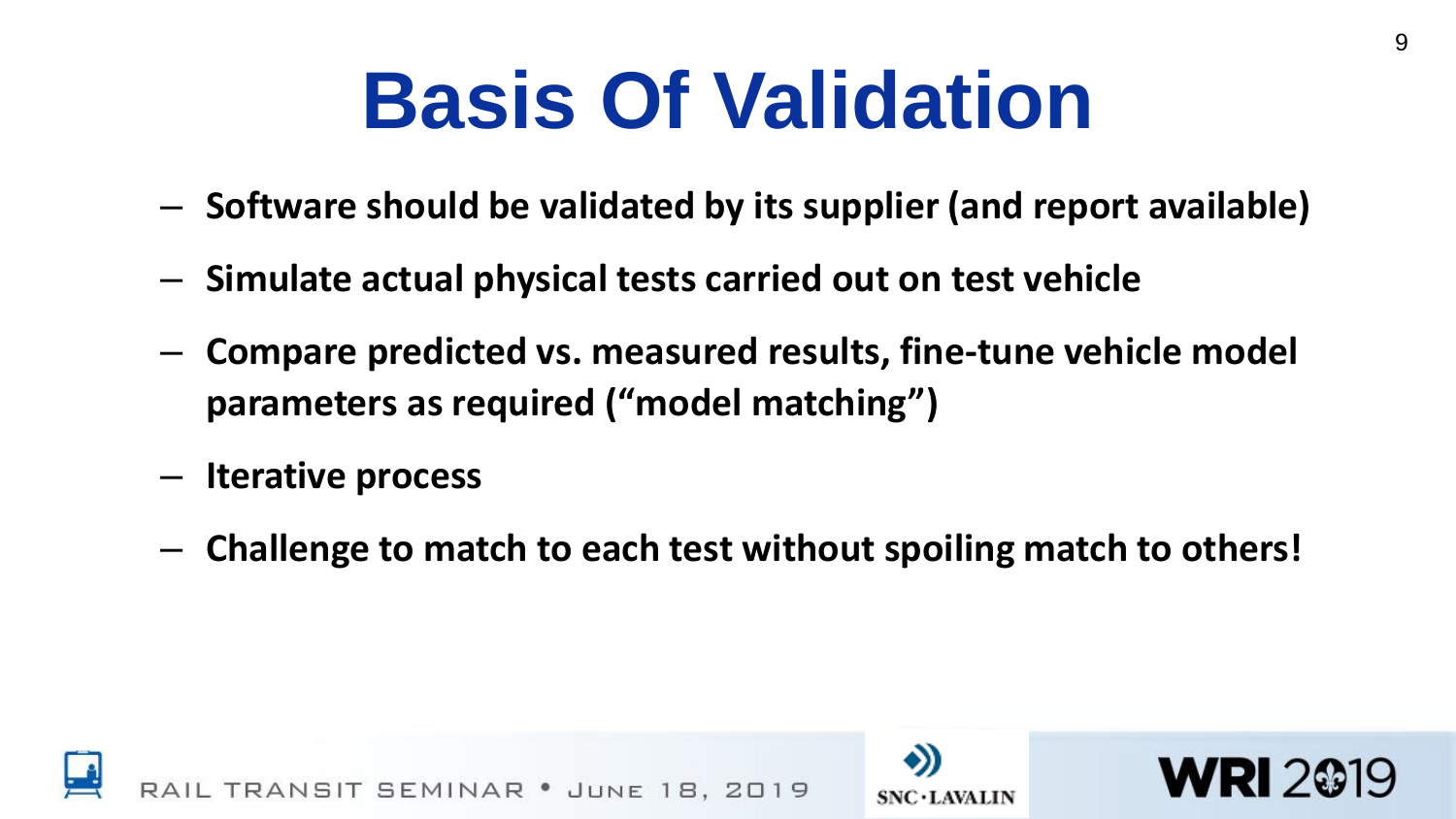# **Testing for Validation Purposes**

- **New vehicle designs are generally required to undergo a range of static and dynamic tests for qualification purposes**
- **These tests are useful for model validation, but some enhancements are desirable to maximize their value for the model validation task**
- **Typical vehicle qualification tests (for N.A.) are outlined in later slides, in suggested order of consideration for validation task**
- **Where applicable, enhancements are suggested to aid validation**
- **If available, results from additional types of tests may be useful for validation (e.g. truck rotational resistance, component tests, etc.)**



NSIT SEMINAR . JUNE 18, 2019



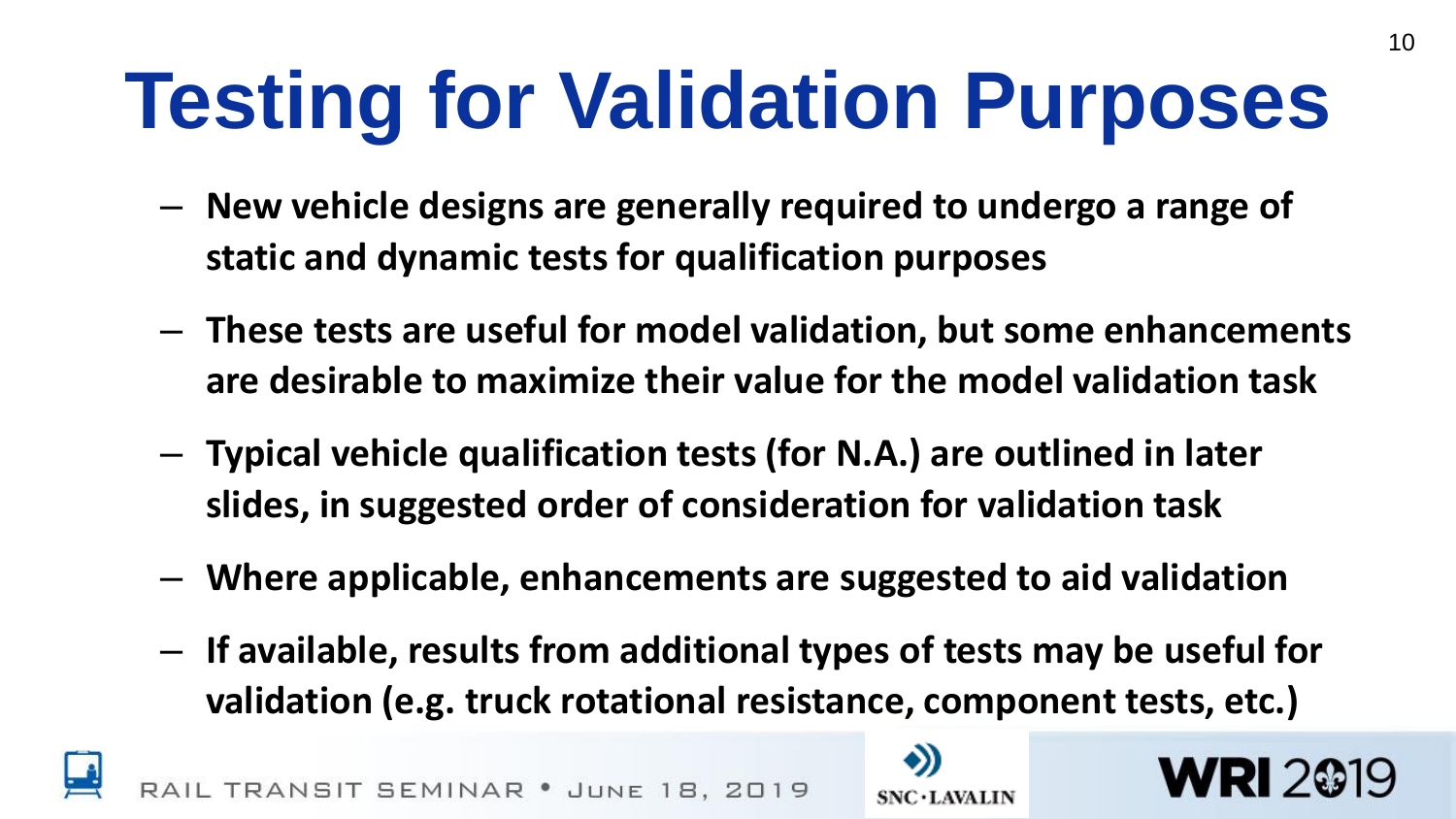#### **Model Matching Sequence End Start Dynamic Rigid Body Modes Static (or Quasi-Static, "QS") On-track tests, vehicle travelling at speed No motion along track (or very slow)** 仚 **2 possibilities**  $\mathbf{\hat{\theta}}$

18, 2019

TRANSIT SEMINAR . JUNE

**Insert logo here in Master slide**

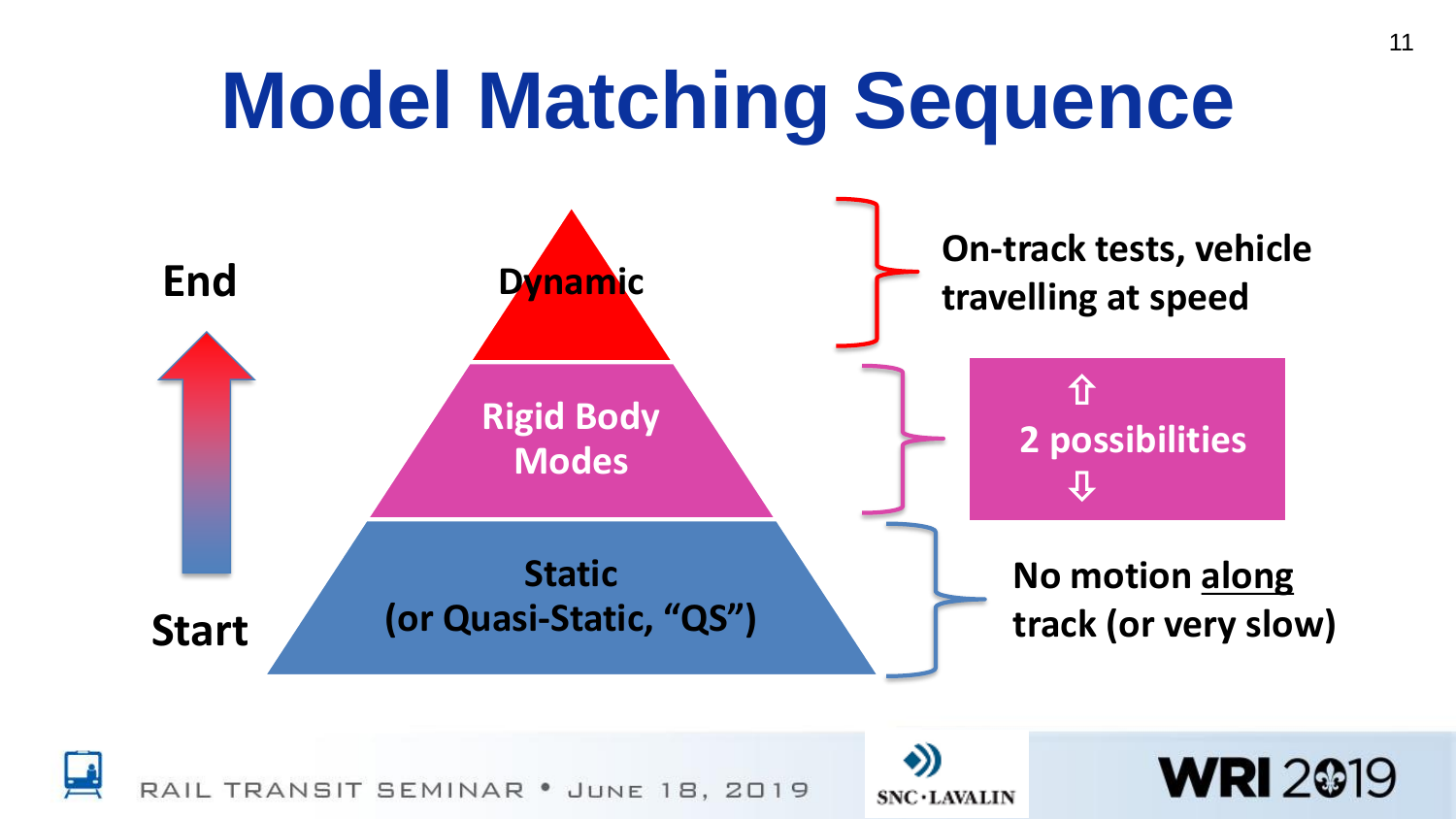## **Why Static Results?**



- **→ Foundational**  $\Rightarrow$  **If match to vehicle's static behavior is poor, reliability of predicted dynamic response is doubtful**
- **Vehicle response is less complex than dynamic**
- **Measured outputs are steady / stable**
- **Starting with static tests allows model parameters to be 'locked in' progressively as confidence is gained (reduces unknowns, simplifying match to other tests)**



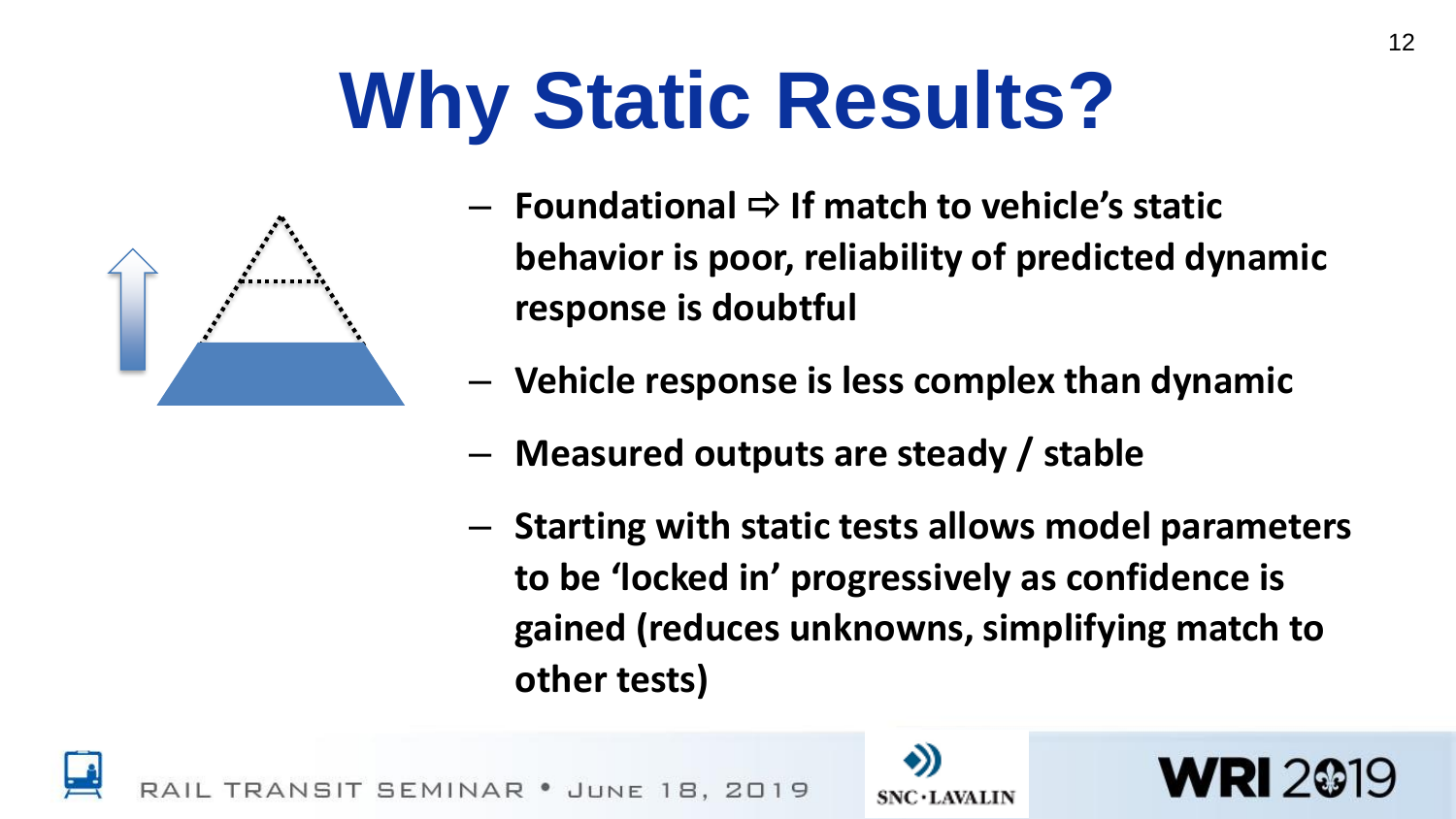

# **Weight Test**



**Validation of:**

- **Overall vehicle mass**
- **Center of gravity position:**
	- **Longitudinal**
	- **Lateral**





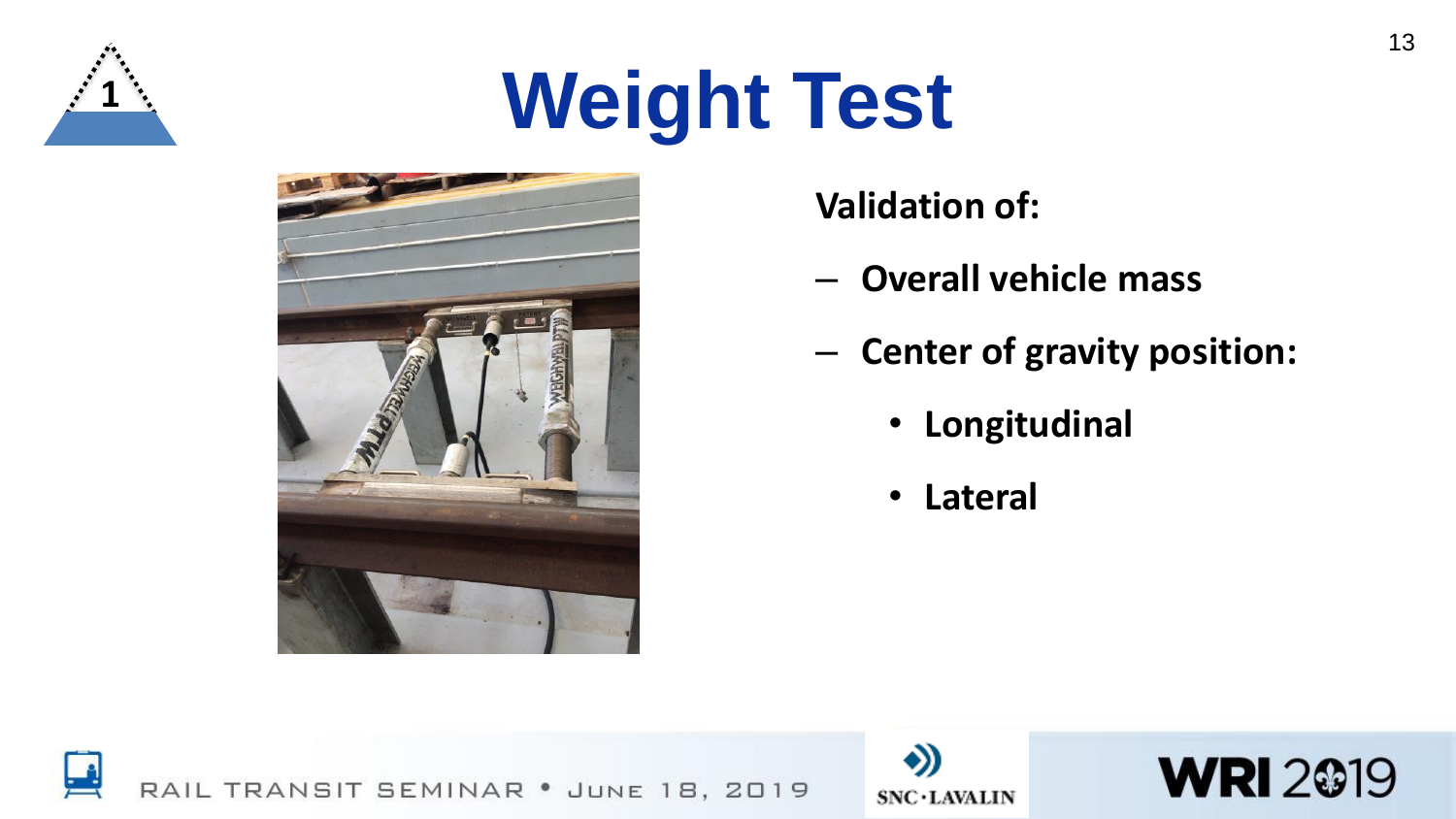

# **Weight Test – Tips**

- **Preferable to measure loads at all wheel positions simultaneously (both sides of both trucks)**
- **Otherwise, measure all wheel loads on one truck simultaneously, then repeat for other truck**
- **As a minimum, measure both wheel loads on one axle simultaneously, then repeat for each remaining axle**
- **Repeat entire test 2-3 times, roll vehicle along track between each weighing to work suspension / break out hysteresis**
- **Test each load condition used in R.B. modes / dynamic ride tests**

SEMINAR · JUNE 18, 2019

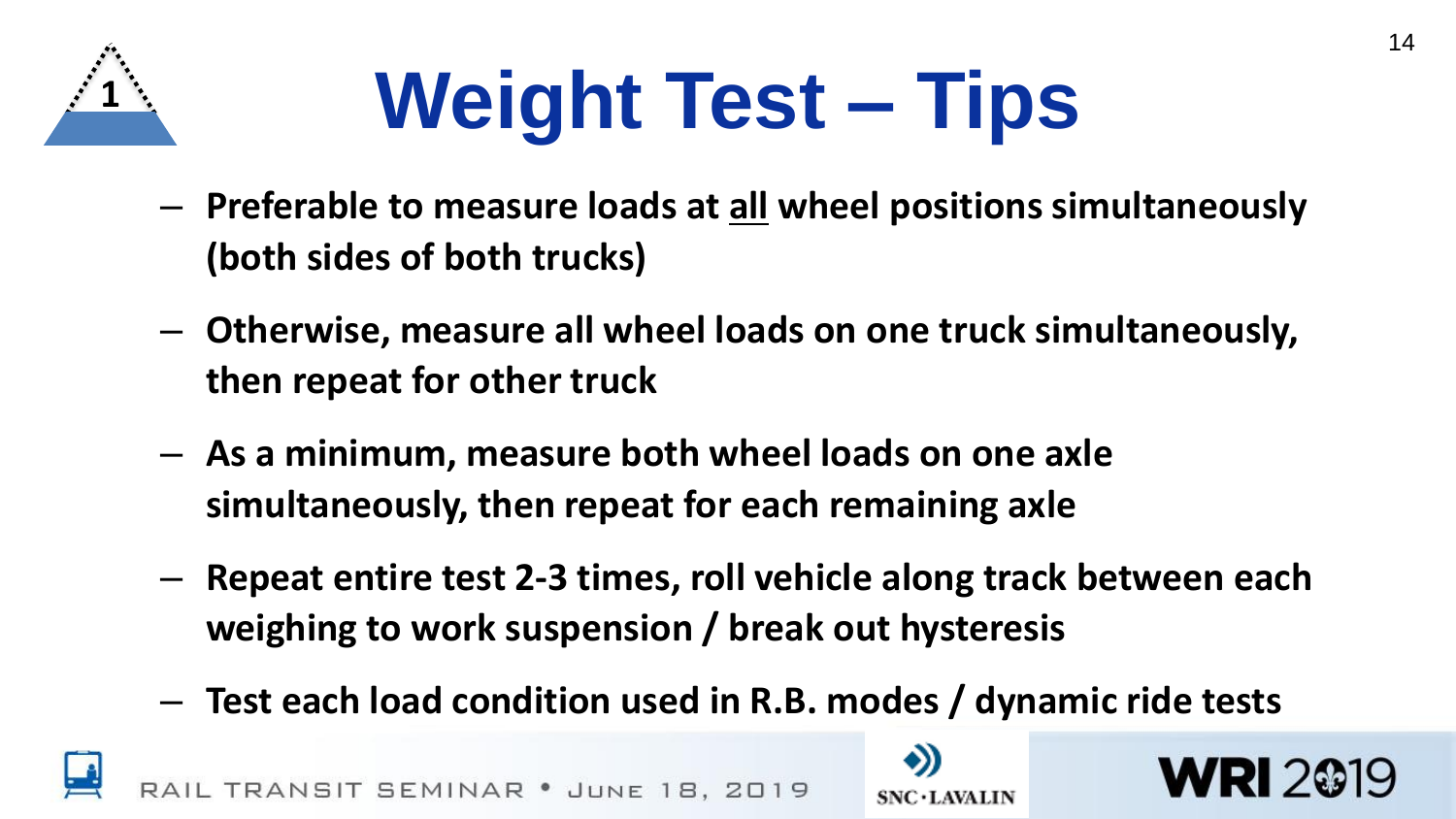

## **Static Wheel Load EQ Test**



#### **(Source: APTA SS-M-014-06)**

**Validation of:**

- **QS primary vertical stiffness**
- **Relative stiffness of pri. and sec. roll suspension**
- **And, where applicable:**
- **Truck frame torsional compliance**
- **Body torsional compliance**

**WRI 2019** 

SIT SEMINAR 2019 JUNE

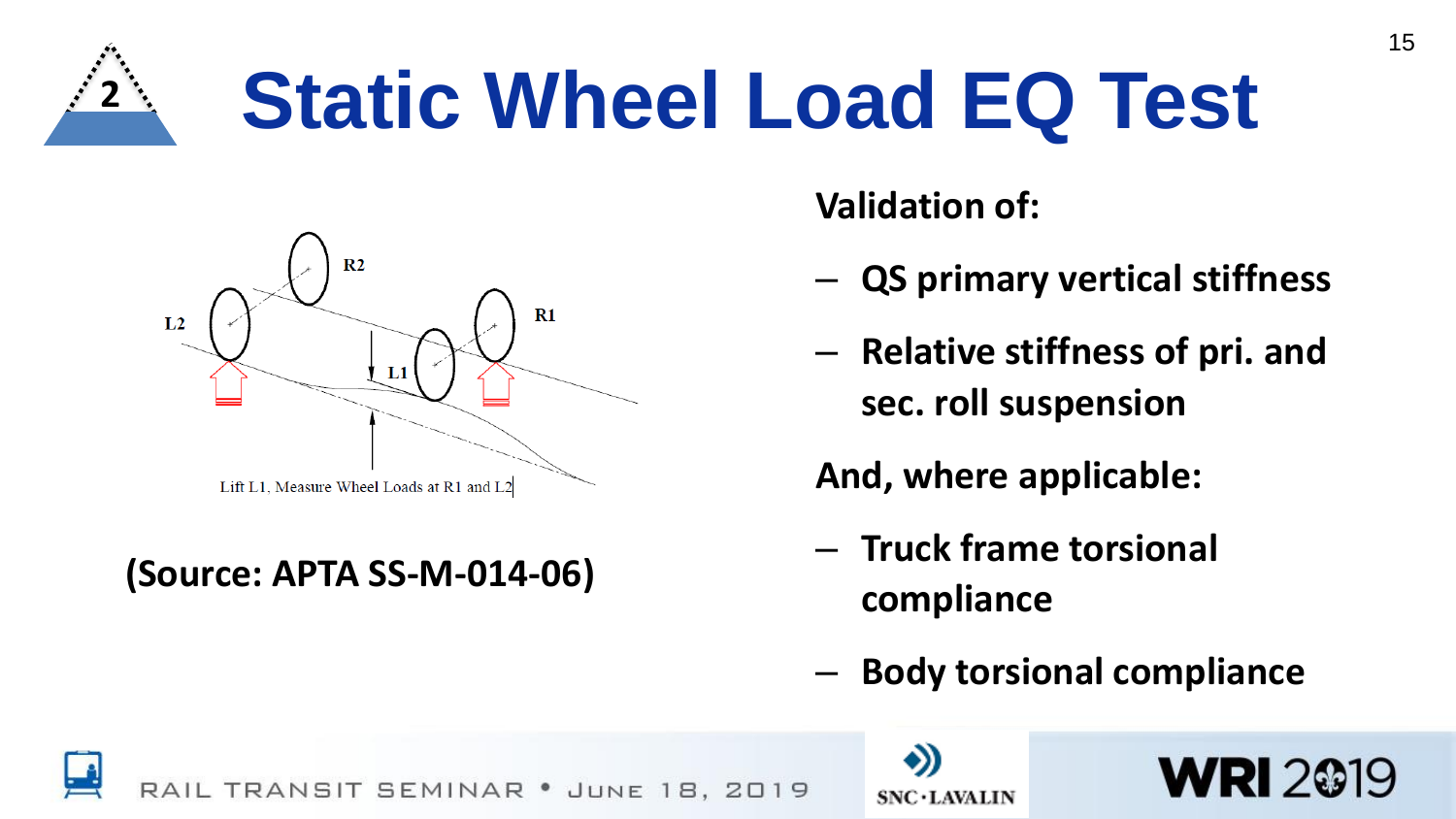

- **Apply (and remove) twist in incremental stages, taking care to avoid overshooting the target input at each stage**
- **Measure wheel loads and all vertical suspension displacements (primary and secondary) at all stages**
- **Also measure sidebearer vertical gaps at all stages (if applicable)**
- **Applying twist to diag. opposite corners of one truck, then to diag. opposite corners of whole vehicle, enables pri. and sec. suspension**  to be tested independently  $\Rightarrow$  useful additional info, particularly for **vehicles where torsional compliance of truck / body are influential**



SEMINAR



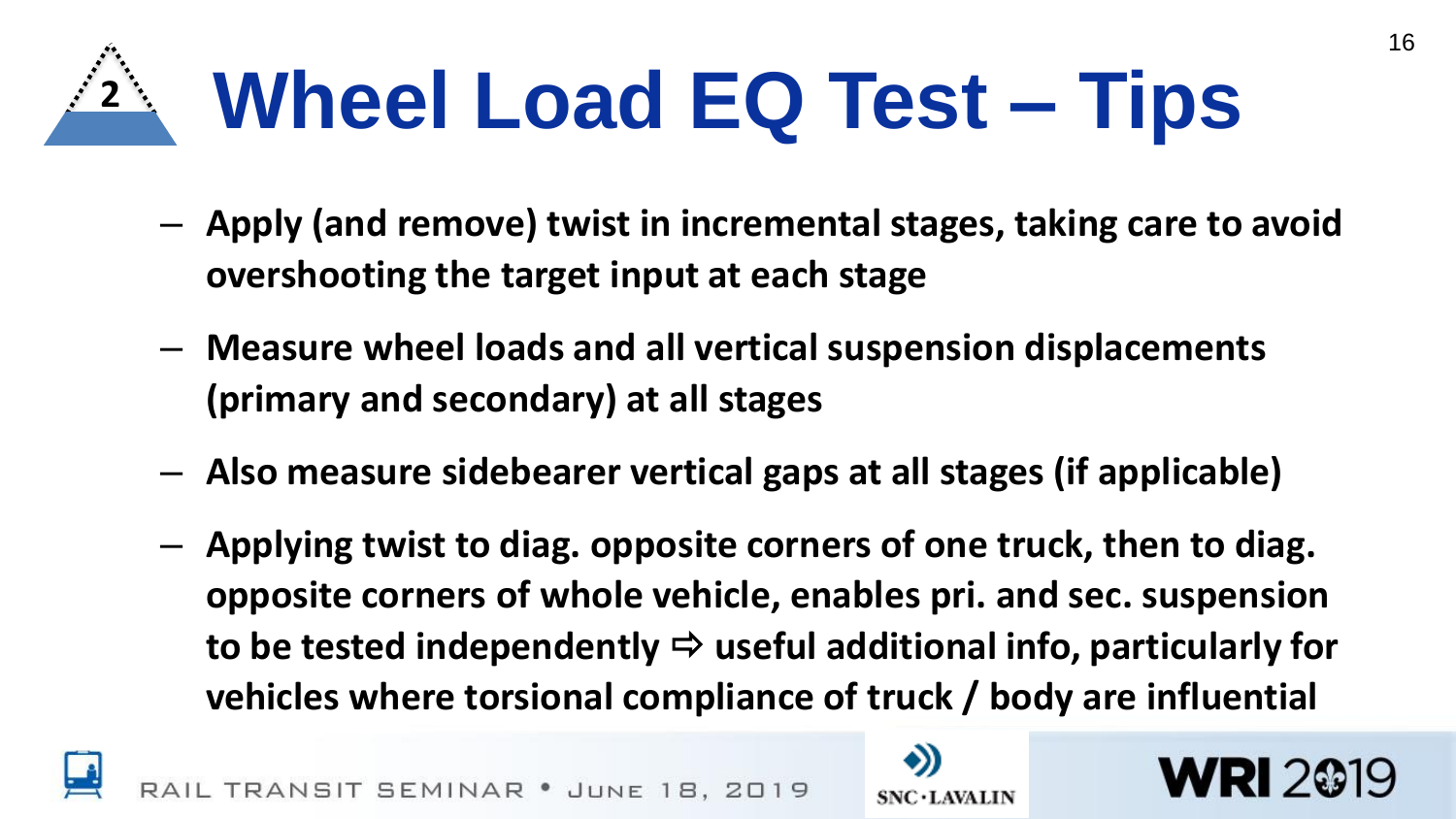

### **Static Lean Test**



**Validation of:**

- **Center of gravity height**
- **QS suspension stiffness characteristics:**
	- **Vertical**
	- **Lateral (incl. bumpstop)**
	- **Roll**





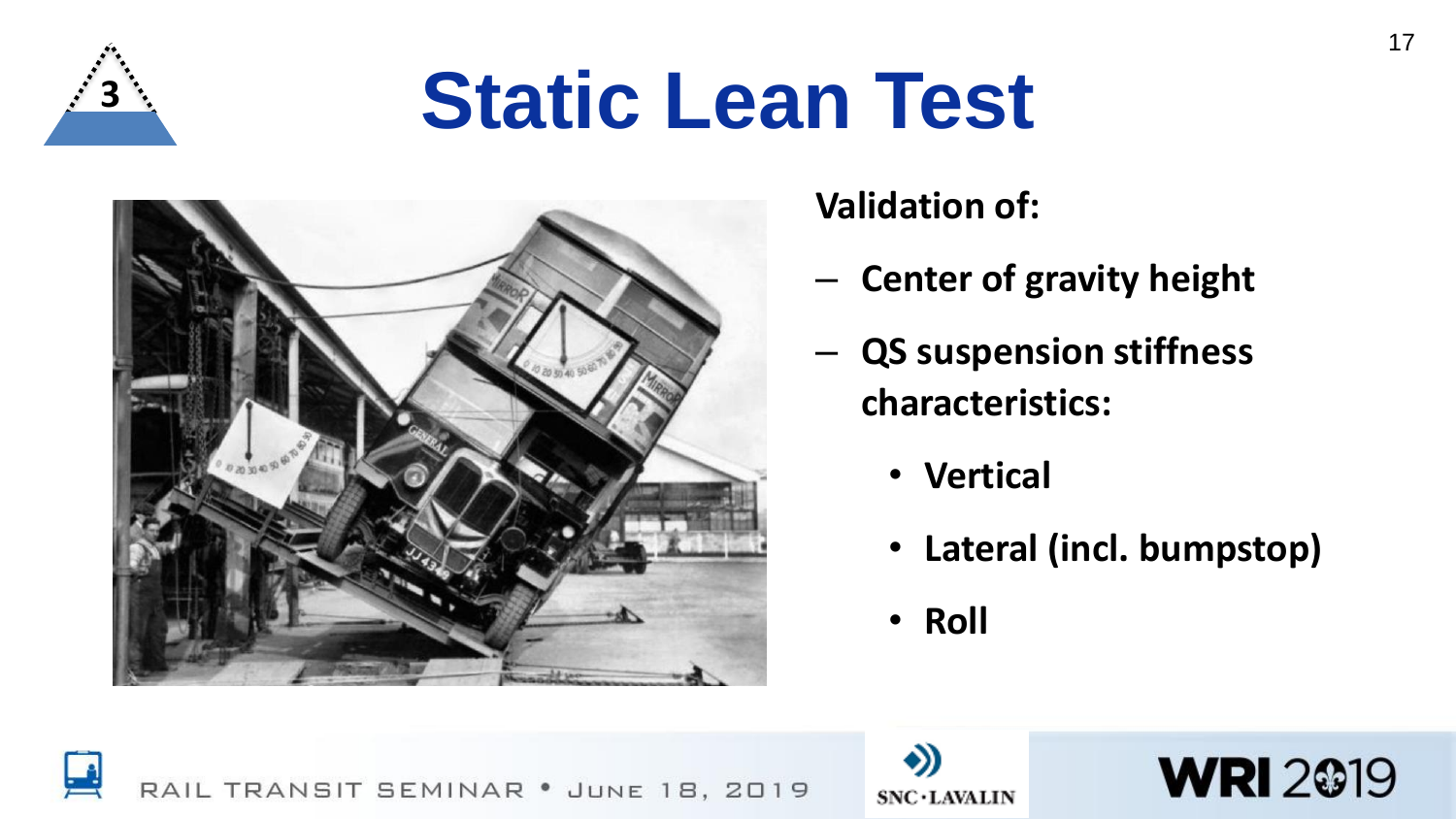

# **Static Lean Test – Tips**

- **Extend input range beyond minimum required for qualification**
- **Apply (and remove) cant in incremental stages, taking care to avoid overshooting the target input at each stage**
- **Measure body roll, truck roll and all suspension displacements (primary and secondary, vertical and lateral) at all stages**
- **Ideally, also measure wheel loads**
- **Obtain a full hysteresis loop**



**WRI 2019** 

18

**Insert logo here in Master slide**

**SNC·LAVALIN** 

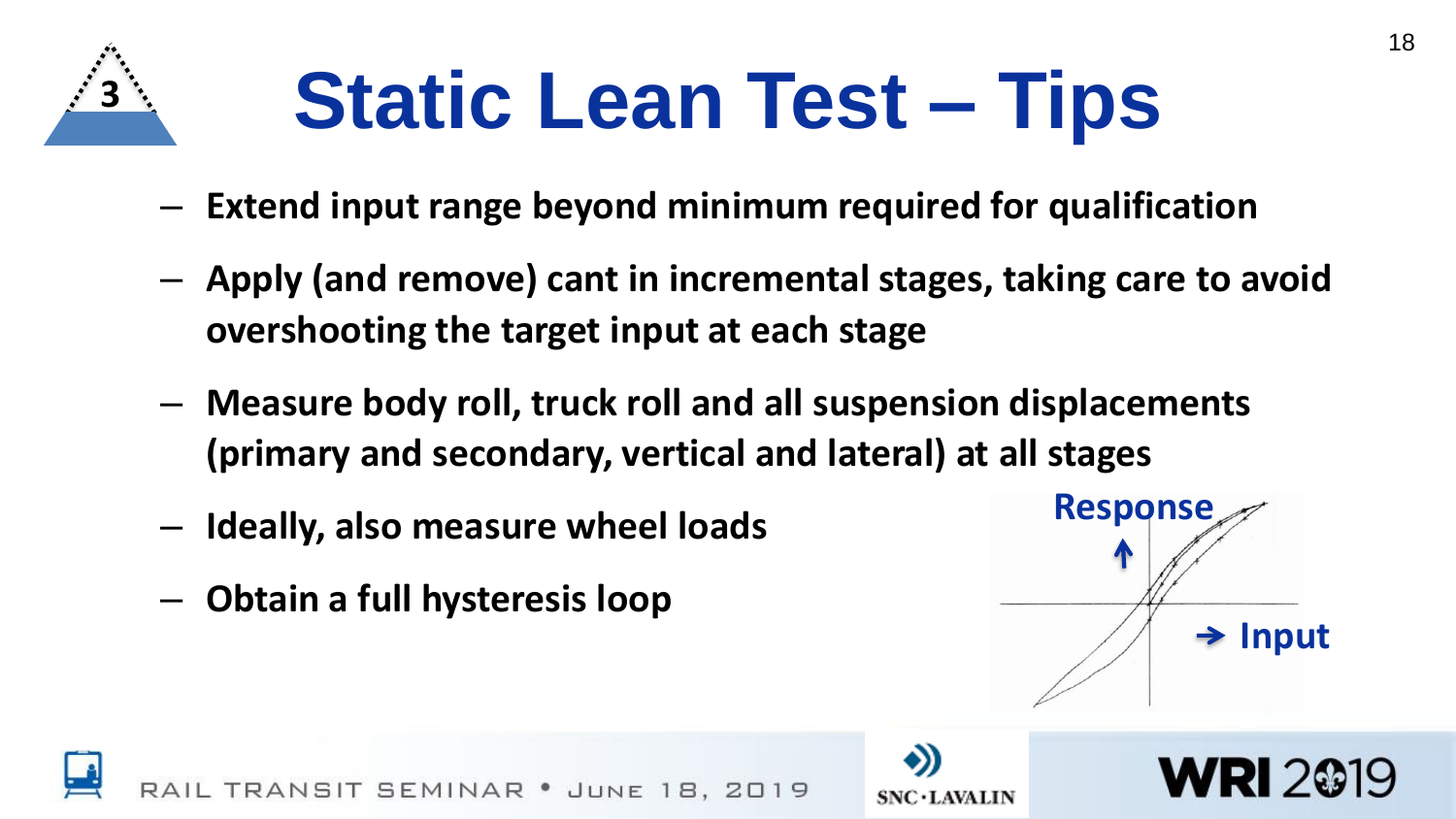

#### **Freight Car (3-Piece Trucks)**



– **Friction damping elements removed to enable 'clean' response**

19

**WRI 2019** 

- **Simulation outputs for body roll generally agreed with measured roll within 0.5 degree**
- **Additional measurements made for spring vert. and lat. displacements showed good agreement with model**

NSIT SEMINAR JUNE

**Insert logo here in Master slide SNC·LAVALIN**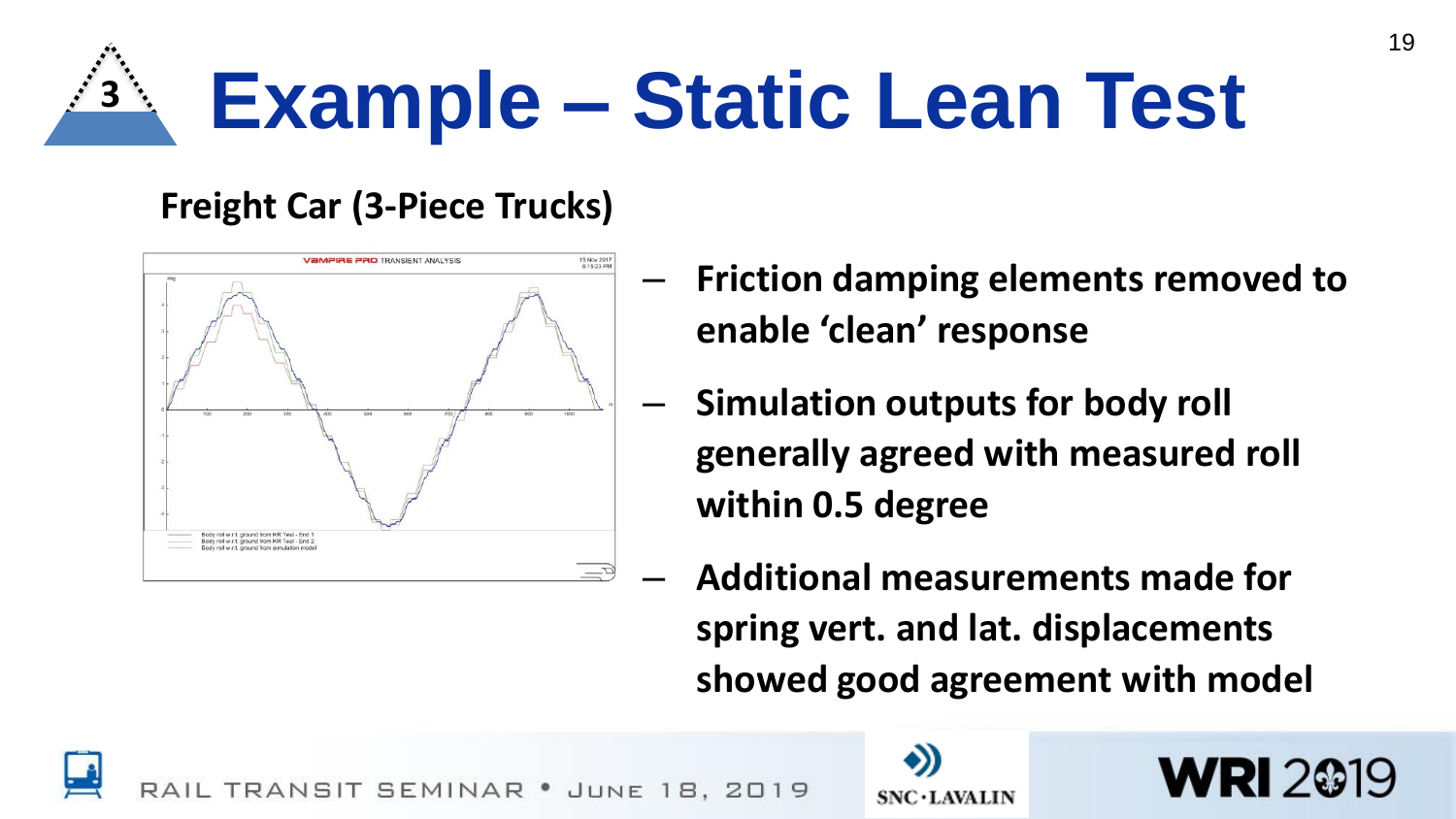

# **<sup>4</sup> Rigid Body Modes**



**Validation of:**

– **Body inertias (from sway, pitch, and yaw mode freqs.)** 20

- **Overall vertical dynamic stiffness (from bounce and pitch mode freqs.)**
- **Secondary lat. dynamic stiffness (from yaw mode freq.)**

**WRI2@19** 

RANSIT SEMINAR · JUNE 8.2019 **Insert logo here in Master slide**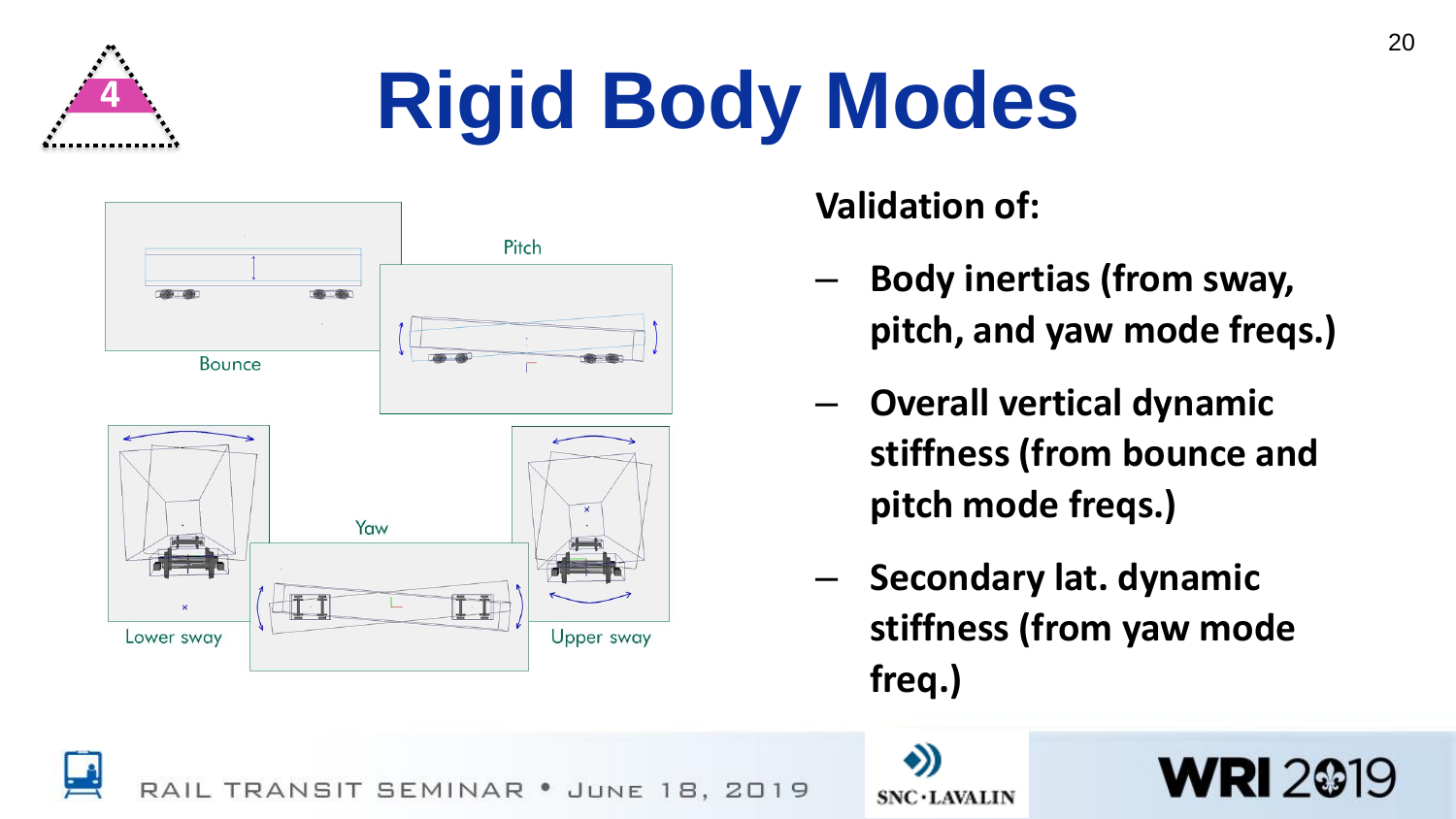

# **Rigid Body Modes**



- **Dynamic ride test is (usually) preferred method**
- **Other methods possible (e.g. drop test, shaker table) but may need to remove damping elements**
- **Measure body accelerations**
- **Process data to isolate each mode, then make PSD plots**

**WRI 2019** 

**Insert logo here in Master slide**

21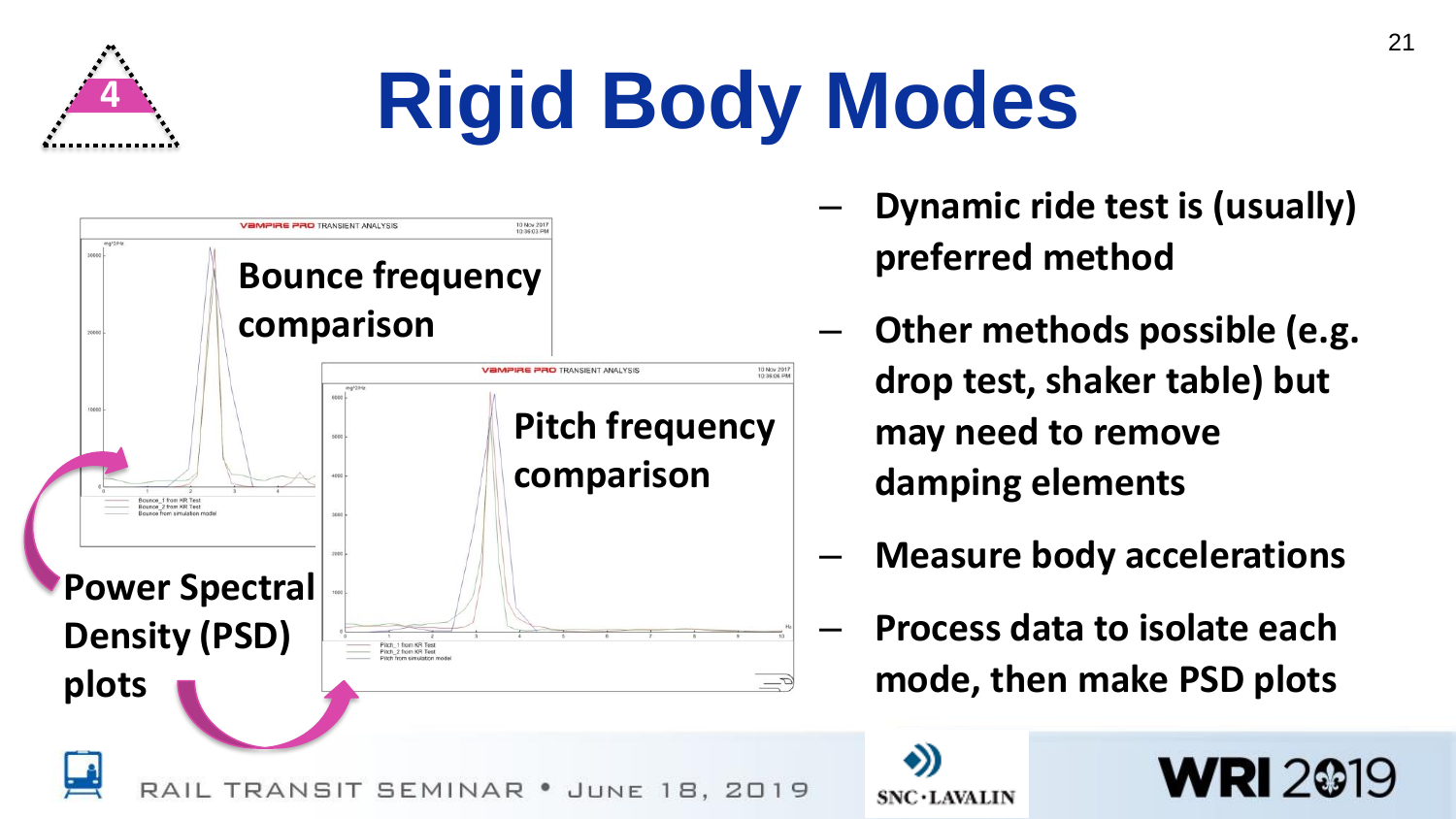

#### **Passenger Cars with Hydraulic Dampers**



- **With vertical dampers removed, drop tests gave good results for some modes**
- **However, input was insufficient to provide 'typical' displacements, which affected results**
- **Results from track tests provided much better data for validation (incl. effects from damper parasitic stiffness)**





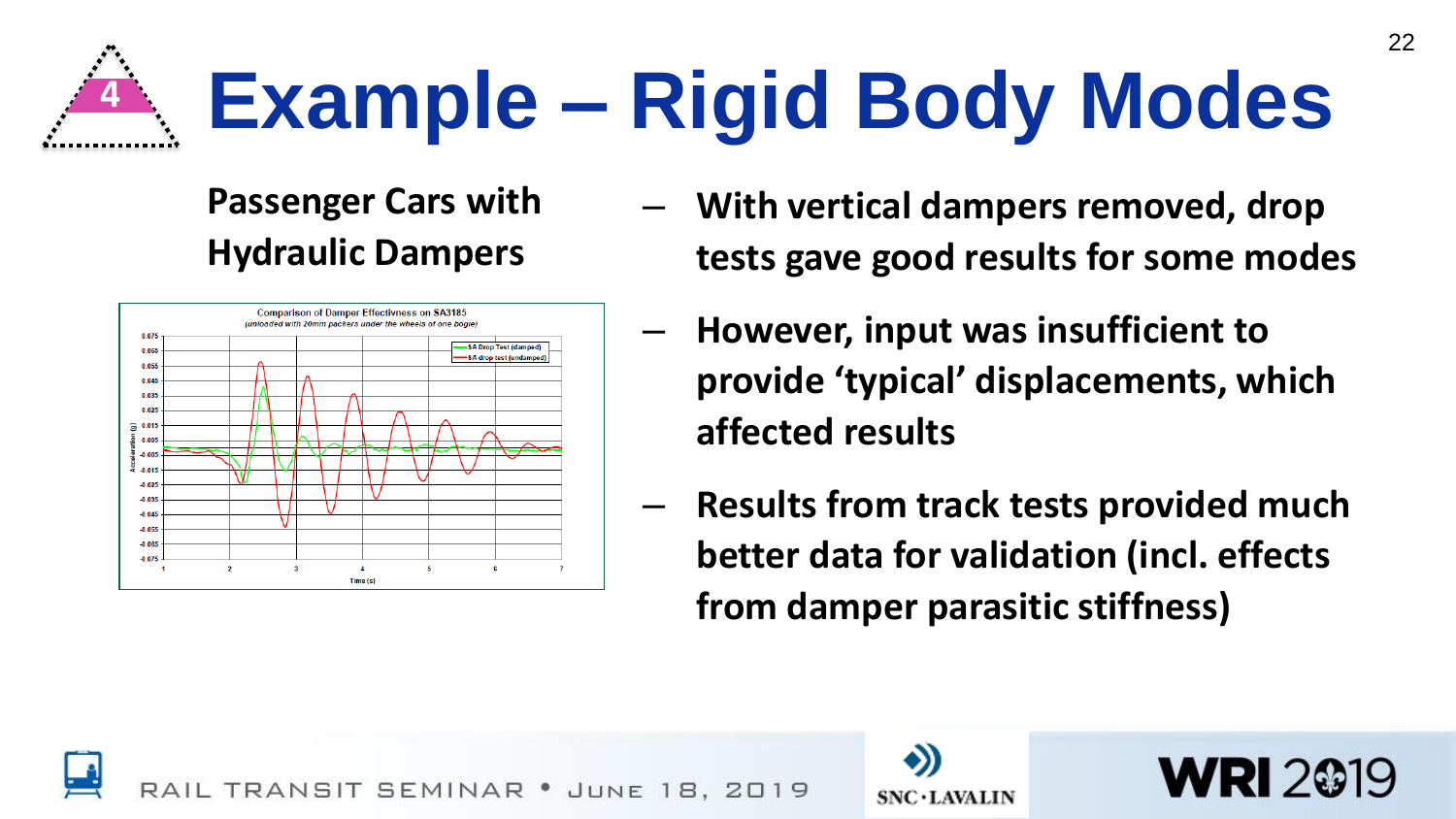

# **Dynamic Ride Test**



**Validation of:**

- **Overall vertical damping**
- **Secondary lateral damping**

23

– **Other parameters as described above for rigid body modes**

#### **And, where applicable:**

– **Wheel-rail contact forces**

**WRI 2019** 

TRANSIT SEMINAR . JUNE 18, 2019

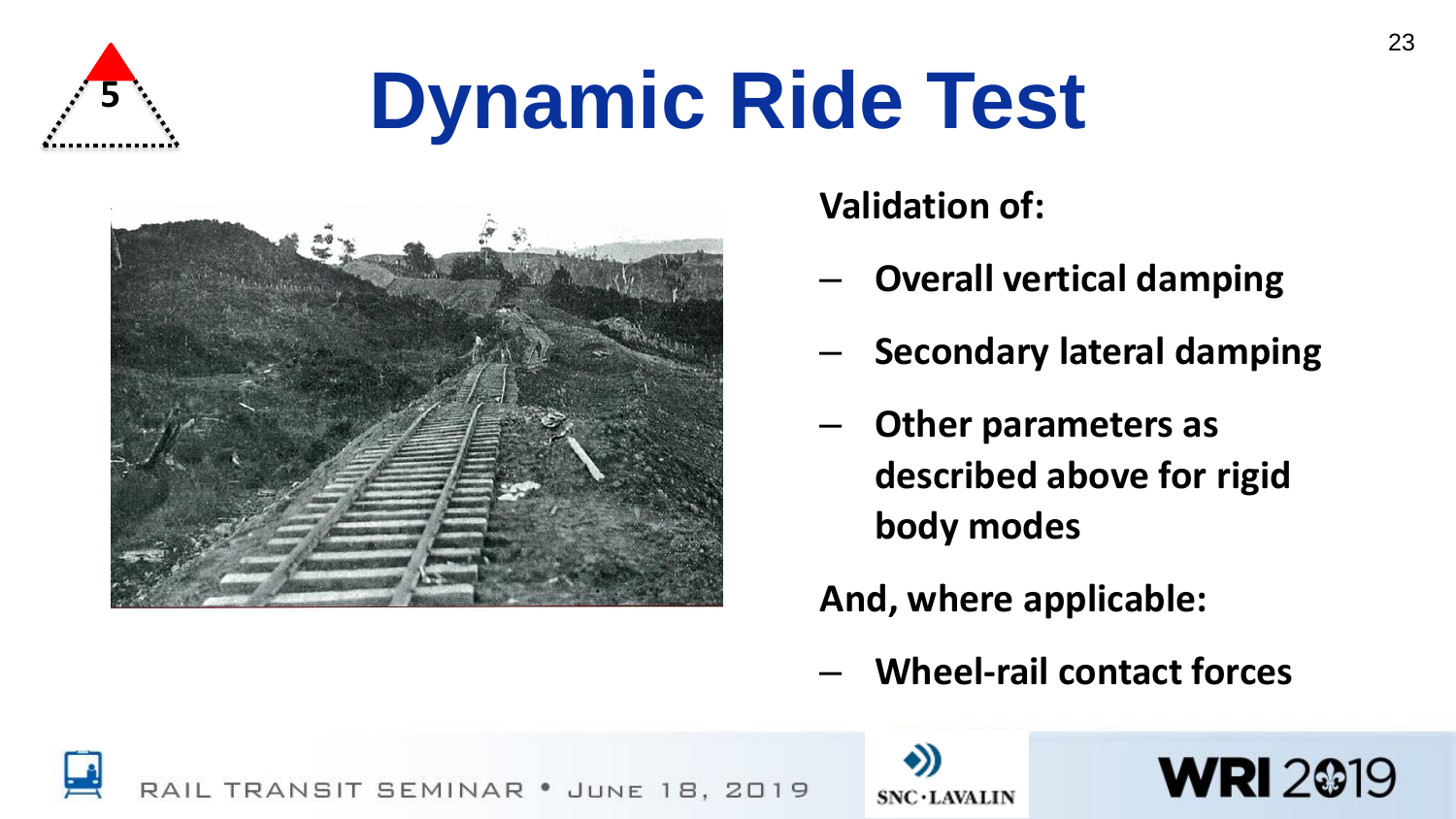

# **Dynamic Ride Test**



– **Ride test validation is based on acceleration measurements (as described above for rigid body modes)**

24

– **Validation of WR contact forces requires necessary instrumentation and accurate knowledge of test track input** 

**WRI2@19** 



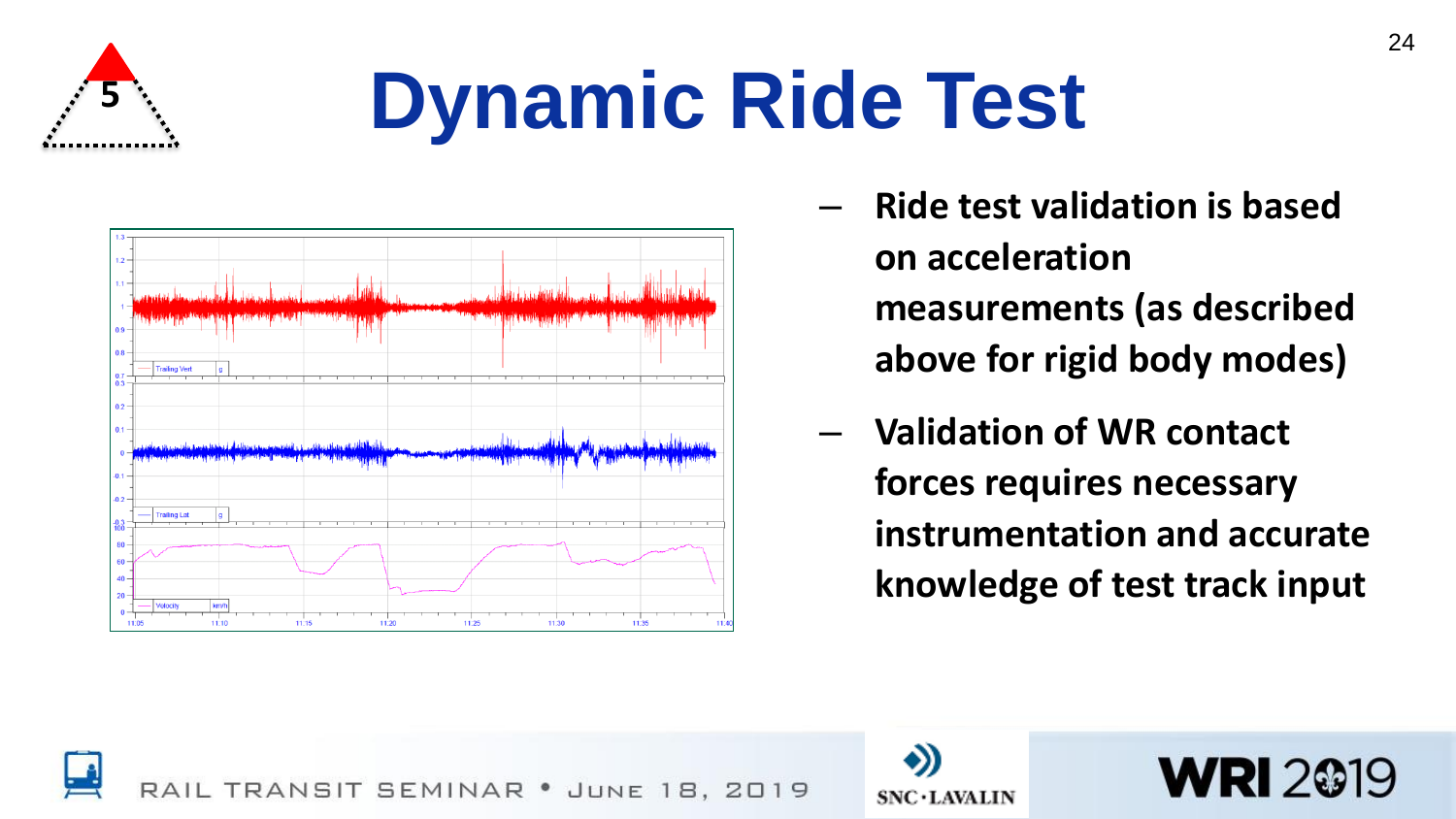

# **Dynamic Ride Test – Tips**

- **Body vertical acceleration at each truck position**
- **Body lateral acceleration at each truck position, plus one at roof level**
- **If available, outputs from additional instrumentation (e.g. truck frame accelerations) may be useful to validation task**
- **Test in tare and laden conditions**
- **Test in inflated and deflated conditions for vehicles with air springs**





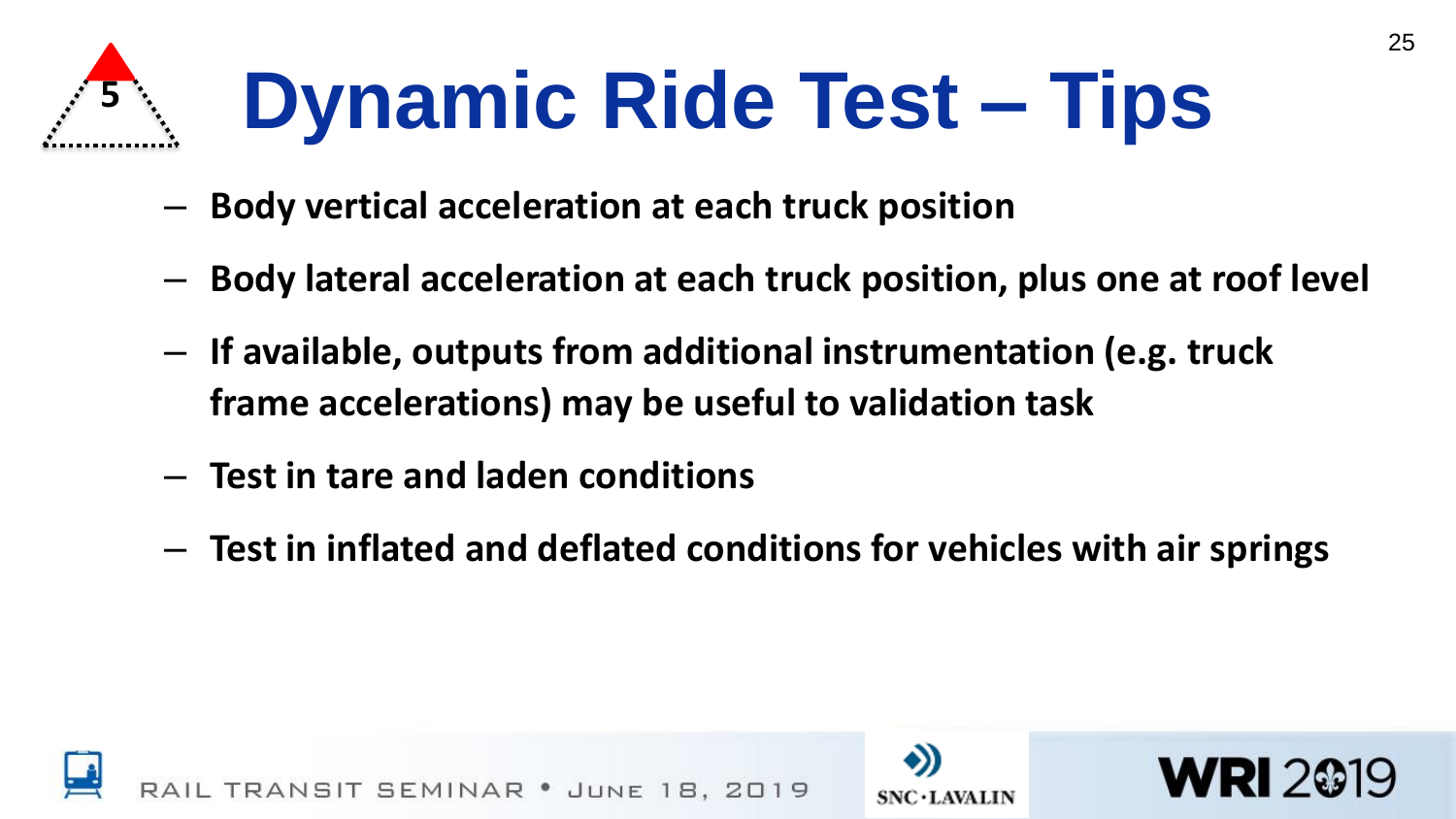### **When Is A Model "Validated"?**

- **Guidance regarding the level of agreement expected for North American vehicles remains to be fully developed / clarified**
- **FRA draft report DOT/FRA/ORD-06-XX "Validation of Dynamic Rail Vehicle Models" provides a useful reference for matching to dynamic test results (static tests are not covered)**
- **In Europe, Appendix K of UIC 518 provides useful reference material on validation, including % match limits for the load distribution comparison and examples of good and poor agreement**
- **A level of judgement is ultimately required**



SEMINAR · JUNE



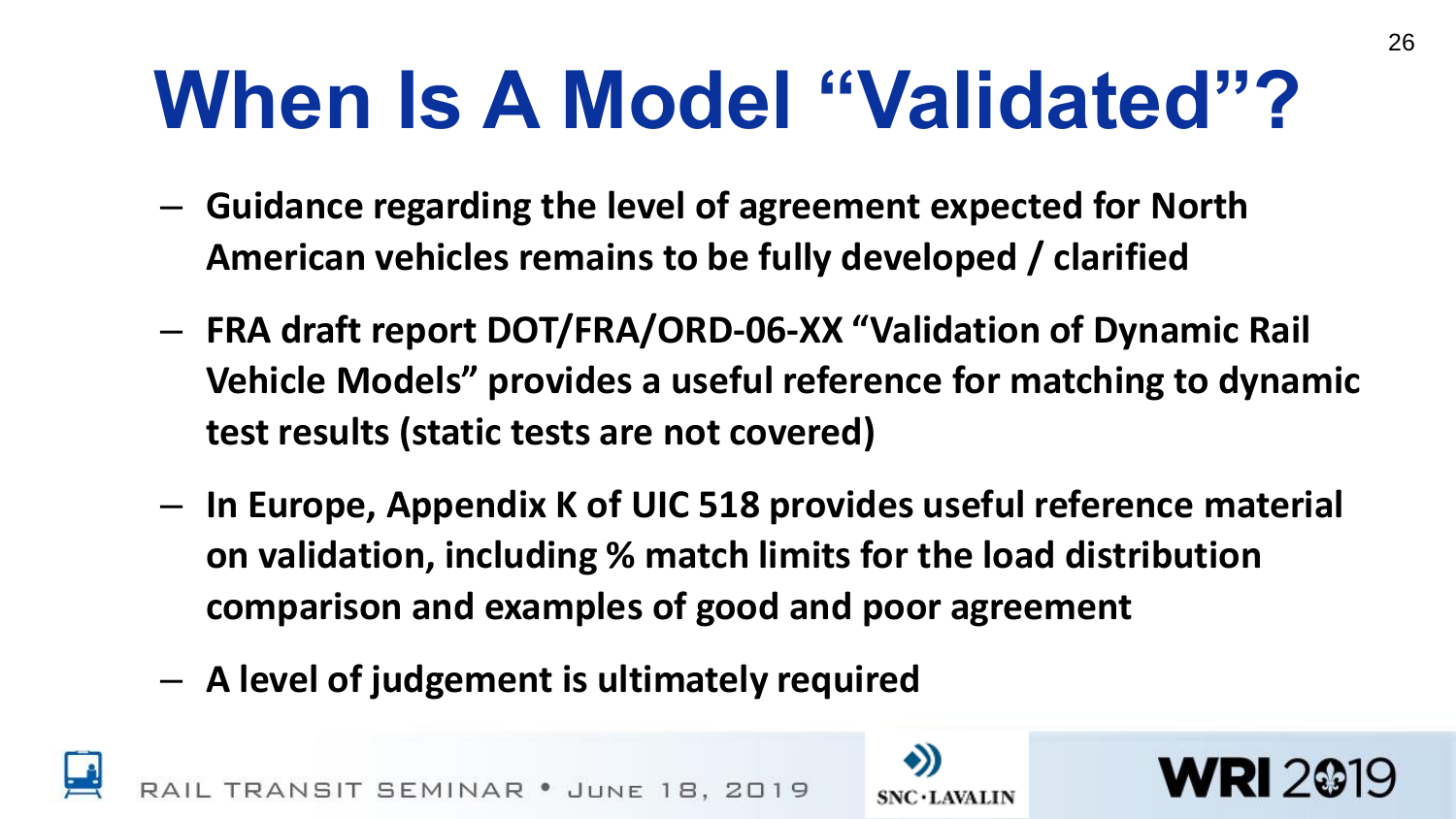### **Conclusions**

- **1. A structured approach is necessary to achieve aims of validation**
- **2. A validated vehicle model enables confidence in assessing dynamic behavior in situations that are impractical to test/measure directly**
- **3. Vehicle model must be validated for the type of analysis and input range used in simulations**
- **4. Some thought needs to be given to the measurements required to be taken and methodology to be used for vehicle testing**
- **5. A validated model permits options for vehicle / infrastructure mods or operational changes to be examined with confidence**